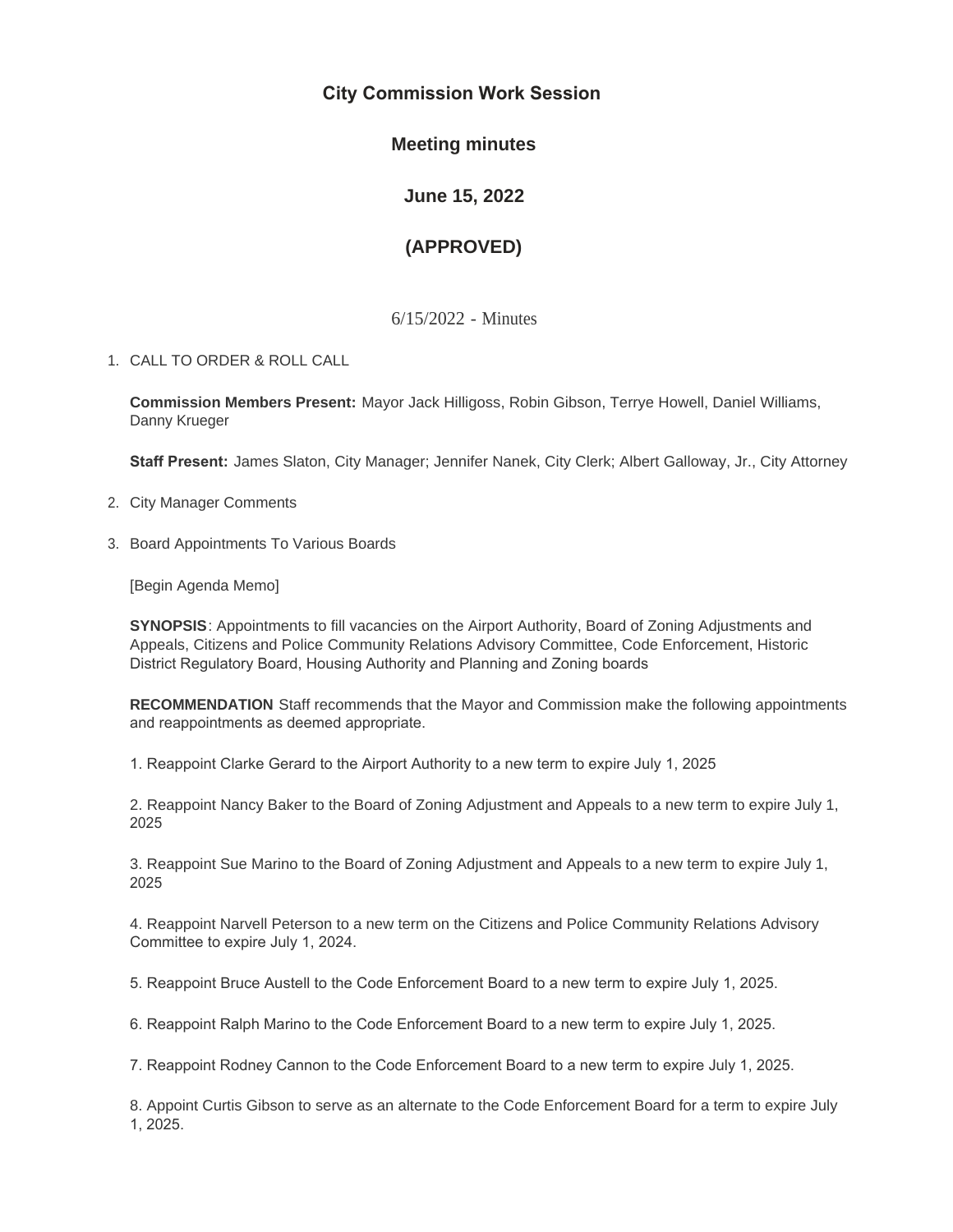9. Appoint Tammy James to fill a partial term on the Historic District Regulatory board for a term expiring July 1, 2024

10.Reappoint Helen Walters to a new term on the Housing Authority for a term expiring July 1, 2026 11.Appoint 3 of 6 applicants to the Planning and Zoning Board. Two for terms to expire July 1, 2025, One to expire July 1, 2023.

**BACKGROUND** On July 1st many terms on the various boards, Commissions and Authorities are expiring. Here are those applying for appointment or reappointment to new terms. The Mayor makes appointments to various citizen advisory and regulatory boards, commissions, committees, and authorities with the advice and consent of the City Commission (City Charter, Sec. 3.06).

Airport Authority (City Code Sec. 2-41) –

The board consists of seven (7) voting members and one (1) non-voting member who is a City Commissioner. At least two (2) voting members must be qualified electors of the City. The remaining members chosen may be persons owning property located within the City of Lake Wales or persons having a business tax receipt issued by the City of Lake Wales, are airport tenants, or have general aviation experience. (3-year term) The non-voting City Commission member serves for the duration of his or her term as City Commissioner, unless such Commissioner desires to serve a shorter period of time. In such event, the Lake Wales City Commission shall appoint another city commissioner to serve in the same manner.

- There is no interview process requirement for applicants applying for appointment to this board.

- Members are not required to file an annual Form 1, Statement of Financial Interests

- Current Vacancies: 3 Vacancies due to expiring terms

Current Members: Fred Halde, resident 08/04/21--07/01/24, 1

Herb Gillis, non-resident, 07/01/21--07/01/24, P+1

Clarke Gerard, non-resident chair 06/05/18--07/01/22, P+1

Charles N. Clegg, resident 06/19/16--07/01/22, 1 AJ Goin, non resident 08/04/21--07/01/24, 1

Phillip Weikert, non-resident 11/17/20--07/01/23, 1

Barbara Pelisek, non-resident 07/01/20--07/01/23, P+2

Commissioner Danny Krueger, non-voting member 05/03/22 - 05/07/24,

The Airport Authority did not have a quorum at last meeting to provide a recommendation but 2 members supported Clarke Gerard for reappointment.

Applying for reappointment: Clarke Gerard, non-resident for a term expiring on 7/1/2025.

**Board of Zoning Adjustment and Appeals** (BOA) (City Code Sec. 23-206.1) The board consists of five (5) members. Members must be residents. (3 year term) - An interview process is necessary for new applicants only. - Members are required to file an annual Form 1, Statement of Financial Interests

- Current Vacancies: 1 vacancies

Current Members: James Boterf, resident 10/04/11 – 07/01/23, 4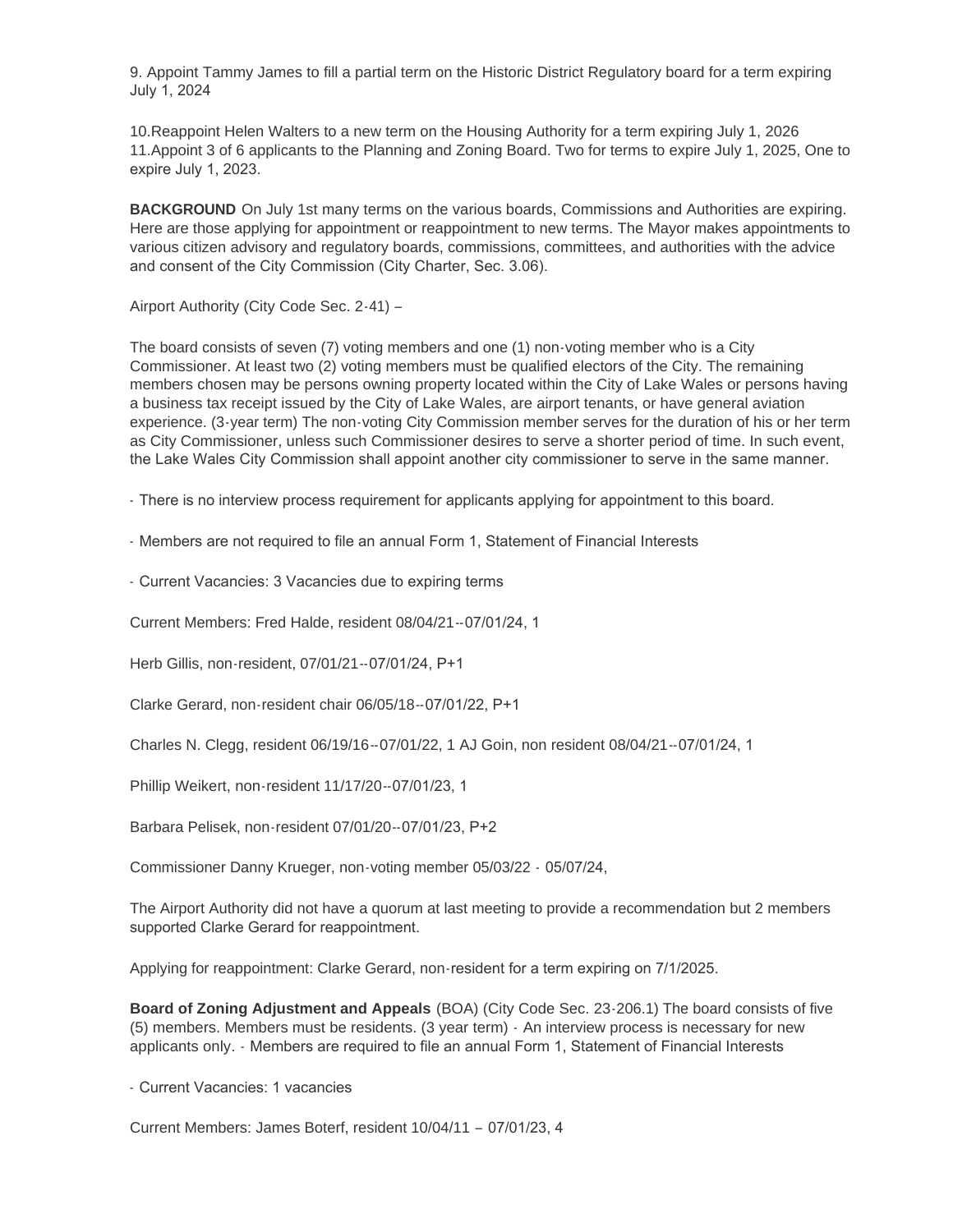Crystal Higbee, resident 07/01/21 – 07/01/23, P

Sue Marino, resident 07/01/19 – 07/01/22, P+2

Baker, Nancy, resident 11/17/20 - 07/01/22, P

Turner, Warren 07/05/17 - 07/01/23, 2

Applying for Appointment: Sue Marino for a term expiring on 7/1/2025 Nancy Baker for a term expiring on 7/1/2025 The board recommends their reappointments.

**Citizens and Police Community Relations Advisory Committee (Res 2020-05)** – The board consists of 6 members. Terms are 2 years. One member shall be an active police officer serving in the Lake Wales Police Department and shall be appointed by the chief of police. Each Commissioner shall recommend one appointment to the Mayor.

- There are currently 3 vacancies Current Members:

Andy Oguntola (Seat 1) 7/01/2021 – 07/01/2023 P+1

Tiffany Davis (Seat 2) 8/4/2020 – 7/1/2022 1

Narvell Peterson (Seat 3) 8/4/2020-7/1/2022 1

Al Goldstein (Seat 4) 9/21/2021 – 7/1/2023 1

Dwight Wilson (Seat 5) 8/4/2020 – 7/1/2022 1

Michael Smith (Police Chief Appointment) 5/20/21

Applying for Reappointment – Narvell Peterson for a term to expire July 1, 2024.

Commissioner Howell recommends this appointment.

Tiffany Davis has applied for a term to expire July 1, 2024.

Timothy Ratliff has applied for a term to expire July 1, 2024

**Code Enforcement Board** (City Code Sec. 2-56) – The board consists of seven (7) members. Whenever possible, membership shall include an architect, a businessperson, an engineer, a general contractor, a subcontractor, and a realtor. Members must be residents. (3-year term) 2 alternates can also be appointed.

- An interview process is necessary for new applicants only.

- Members are required to file an annual Form 1, Statement of Financial Interests

- Current Vacancies:

3 vacancies, residents; 2 alternate seats Current Members:

Dwight Wilson, resident 07/01/21 – 07/01/24 2

Courtney Schmitt, resident 07/01/21 – 07/01/24, 1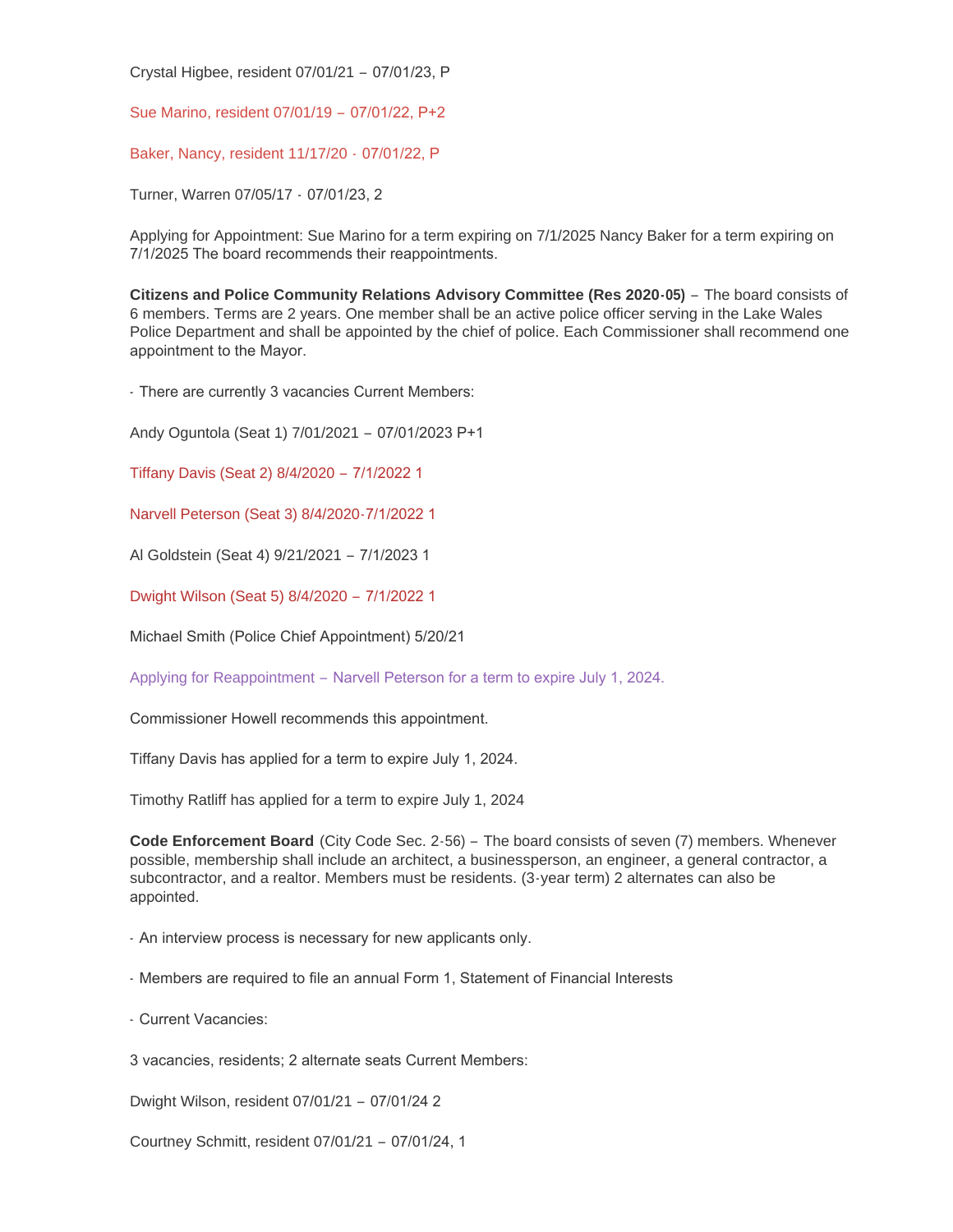Rodney Cannon, resident 02/04/2020 – 07/01/2022, P

Ralph E. Marino, resident 07/01/19 – 07/01/2022 P

Bruce Austell, resident 02/04/2020 – 07/01/2022 P

Julia Paul 02/18/20 – 07/01/23 P

Sara Jones, resident 07/01/21 – 07/01/2024 1 No Alternates

Applying for Appointment: Rodney Cannon has applied to be reappointed to a term expiring on July 1, 2025

Ralph Marino has applied to be reappointed to a term expiring on July 1, 2025

Bruce Austell has applied to be reappointed to a term expiring on July 1, 2025

Curtis Gibson has applied to serve and staff recommends that he be appointed to serve as an alternate for a term to expire July 1, 2025.

**Historic District Regulatory Board** Historic District Regulatory Board (City Code Sec. 23-208.2) – The board consists of five (5) regular members (appointed in accordance with section 2-26). At least 50% of the members shall reside or own property within the City. Members shall be chosen to provide expertise in the following disciplines to the extent such professionals are available in the community: historic preservation, architecture, architectural history, curation, conservation, anthropology, building construction, landscape architecture, planning, urban design, and regulatory procedures. (3-year term) ? An interview process is necessary for new applicants only.

- Members are required to file an annual Form 1, Statement of Financial Interests

- Current Vacancies: 3 vacancies, resident or own property in City;

Current Members: Lawrence (Larry) Bossarte, business owner 02/04/20 – 07/01/22, 1

Jonathan Kaufman, resident 09/22/20 – 7/1/2022, P

Robert Harriage, resident 12/01/20 – 07/01/21, P

Brandon Alvarado, resident 12/18/18 - 07/01/21, 1

Scott Crews, resident 02/05/19 – 07/01/21, 1

Applying for Appointment: Tammy James, resident, for a partial term expiring on 07/01/24

Staff has interviewed the applicant and recommends her appointment.

**Housing Authority** (F.S. 421.04) – The board consists of five (5) members. Members must reside in the City, own property in the City, or hold a valid occupational license issued by the City. One (1) member must be a resident of the housing project who is current in rent payment or a person of low income who is receiving a rent subsidy through a program administered by the Authority. No member may be an officer or employee of the City. (4-year term)

- An interview process is necessary for new applicants only. - Members are required to file an annual Form 1, Statement of Financial Interests

- Current Vacancies: 1 vacancy due to expired term Primary Duties: Manage and control the city's low-rent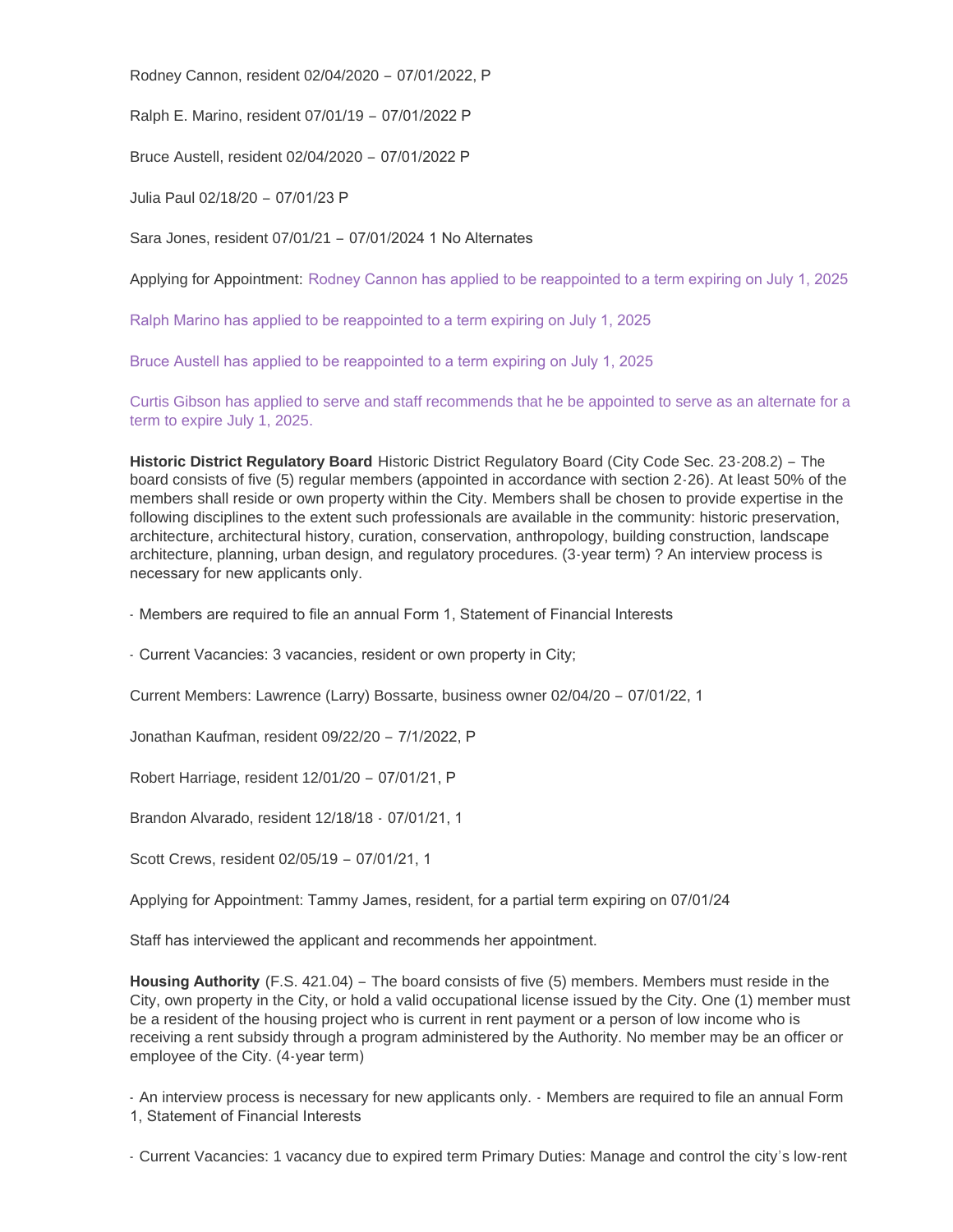housing units. Current Meeting Schedule: 3rd Wednesday @ 6:00 PM;

Housing Authority Current Members: Michelle Threatt, resident 07/01/21 – 07/01/25, 1

Narvell Petersen, resident Chair 07/01/20 – 07/01/24, 1

Wanda Lawson, resident 07/01/21 – 07/01/25 3

Durinda Wells 07/01/21 – 07/01/25, 2

Helen Walters, housing resident 07/01/18 – 07/01/22, 2

Albert Kirkland, Jr., Ex-officio n/a

Commissioner Terrye Howell, City Liaison 05/05/20 – 05/02/23

Applying for Re-Appointment: Helen Walters for a new term to expire 07/01/2026 The Housing Authority and staff recommends this appointment.

Planning & Zoning Board (City Code Sec. 23-205.2) – The board consists of seven (7) members. At least four (4) members must reside in the City and three (3) members must either reside in or own real property in the city. (3 year term)

- An interview process is required for new applicants only.

- Members are required to file an annual Form 1, Statement of Financial Interests

- Current Vacancies: 3 vacancies, must reside in or own real property in the City Current Members:

Kyra Love Harriage, Resident 7/1/21 – 07/1/24 2

Casey McKibben, resident 03/02/21 – 07/01/24, P+1

Charlene Bennett, resident 02/16/10 – 07/01/22, 4

Betty Wojcik, resident 09/08/21 – 07/01/23, P resigned

Christopher Lutton, resident 07/05/17 – 07/01/23, 2

John Gravel, property owner 07/01/19 – 07/01/22, 1

Eric Rio, property owner 08/03/2021 - 07/01/24, 1

Meetings (2-133) – The planning board shall hold regular meetings at the call of the chairman on the fourth Tuesday of each month and at such other times as the planning board may determine. Special meetings may be called by the chairman or vice-chairman with twelve (12) hours of notice.

Current Meeting Schedule: - 4th Tuesday @ 5:00 p.m.; Commission Chamber Rules of procedure (City Code Sec. 23-205.3): The planning board shall elect from its membership one (1) member to serve as chairman and one (1) to serve as vice-chairman. a. The term of the chairman and vice-chairman named by the planning board shall be for a period of one (1) year with eligibility for re-election. b. The planning board shall hold regular meetings at the call of the chairman on the fourth Tuesday of each month and at such other times as the planning board may determine. Special meetings may be called by the chairman or vicechairman with twelve (12) hours of notice. c. The planning board shall adopt rules for transaction of its business and shall keep a public record of its resolutions, transactions, findings and determinations which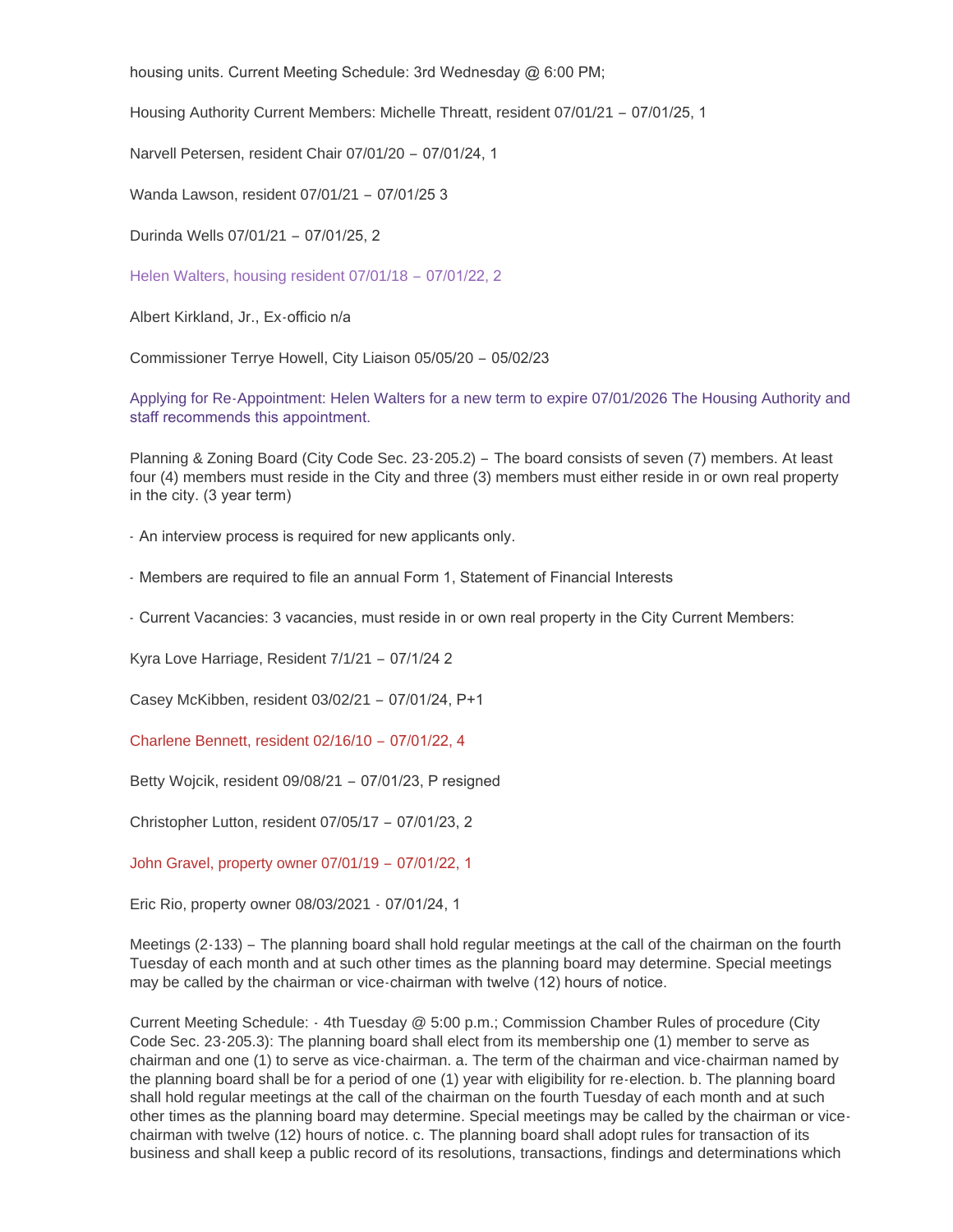record shall be filed with the official records of the city. The planning board may set a limit on the number of applications which may be scheduled for review on an agenda.

Functions, powers and duties (City Code Sec. 23-205.4) - To act as Local Planning Agency pursuant to the Local Government Comprehensive Planning and Land Development Regulation Act, F.S., ch 163, part II, and perform all functions and duties prescribed therein: 1. To advise and make recommendations to the city commission regarding applications for amendments to the official zoning map and comprehensive plan, rezoning of property, preliminary planned development projects and subdivisions; 2. To consider the need for revision or addition of regulations in these land development regulations and recommend changes to the city commission; 3. To hear and decide applications for special exception use permits and site plans in compliance with these regulations; 4. To perform any other duties which are lawfully assigned to it by the city commission

Applying for Appointment: Eugene Fultz, Larry Bossarte, Courtney McCrystal, Juanita Zwaryczuk, Curtis Gibson, Bueford Colburn

Planning and Zoning Board Recommendation – Emailed to 6 Board Members

Eugene Fultz - 1 yes, 1 no, 1 wants a new application, 3 not responded

Larry Bossarte - 2 yes, 1 no, 3 not responded

Courtney McCrystal - 2 yes, 1 no, 3 not responded

Juanita Zwaryczuk -3 yes, 3 not responded

Curtis Gibson and Bueford Colburn were not sent to the Board as their applications arrived later.

**OPTIONS** Do not appoint those that have applied.

**FISCAL IMPACT** None. These are volunteer boards.

[End Agenda Memo]

Jennifer Nanek, City Clerk, reviewed this item. Ms. Nanek said most applicants will be present Tuesday but some cannot come and are here today.

Deputy Mayor Gibson commended the applicants for serving and invited them to say a few words about why they are serving.

Sue Marino, Board of Zoning Adjustment and Appeals, spoke about being on the board for several years and that she enjoys serving on it.

Ralph Marino, Code Enforcement Board, shared about serving on the board and that they appreciate support from the Commission.

Commissioner Krueger reported on the Airport Authority Meeting. There was not a quorum but 2 members recommended Clarke Gerard.

4. Proclamation Policy Discussion

[Begin Agenda Memo]

**SYNOPSIS**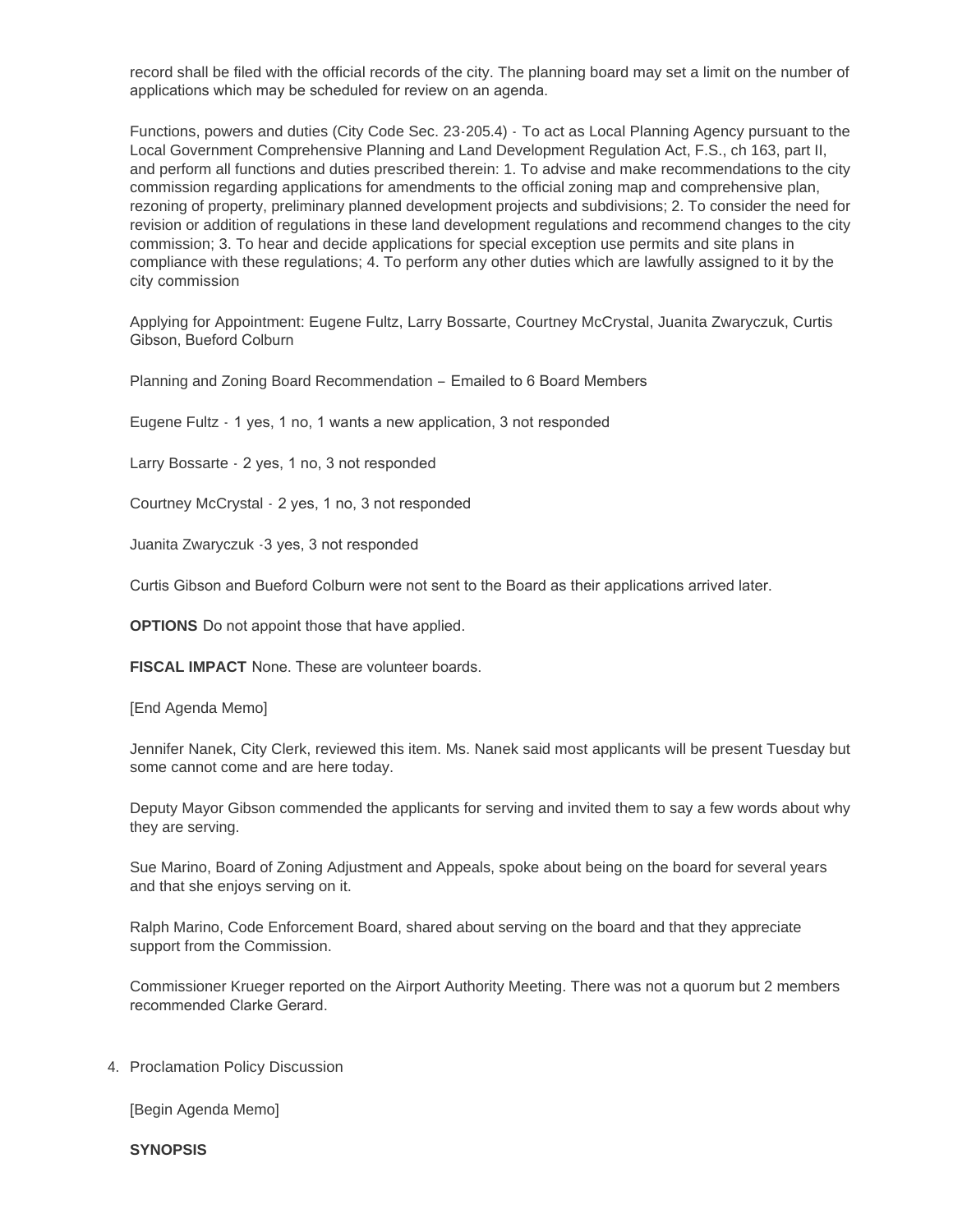Discussion of Draft Proclamation Policy

**RECOMMENDATION** Make suggestions/changes to the Draft Proclamation Policy

**BACKGROUND** The City Commission, at a recent meeting, discussed creating a policy moving forward to outline procedures and requests for Proclamations. Upon research of several municipal and county policies, a proposed draft was created for review and comment.

**OTHER OPTIONS** Continue without a policy.

**FISCAL IMPACT** There is no fiscal impact

[End Agenda Memo]

James Slaton, City Manager, reviewed this item. Mayor Hilligoss distributed proposed revisions to the draft policy.

Commissioner Howell asked what are the City "Core Values". Mr. Slaton said there are core values identified in an ordinance and there are a set of values used by the administration called making an IMPACT. Maybe the values should be a future discussion topic. Commissioner Howell said everyone should know what the values are and be on the same page.

Commissioner Howell asked about proclamations not being automatically renewed. Mr. Slaton said they are not. Proclamations have to be requested each year. Jennifer Nanek, City Clerk, confirmed this. Mr. Slaton said the Commission can change this policy if they wish.

Commissioner Howell asked if only the Mayor can approve the proclamation. Mr. Slaton confirmed that is in the draft. it is what the city has been doing. Commissioner Krueger said that is what the Mayor does. Commissioner Howell said everyone needs to know in case something goes wrong. Commissioner Howell asked to confirm that the mayor can refuse a proclamation. Mr. Slaton confirmed this.

Commissioner Williams said our mayor gets paid a bit more. This is something the Mayor should decide. We do need to agree on core values. The mayor needs to make these decisions as that is part of the job.

Commissioner Howell said it doesn't seem as the mayor has sole voice on everything. Commissioner Williams said concerning proclamations this is what we are going to decide on.

Mayor Hilligoss said that under the job description of the City Clerk one of the responsibilities is to prepare proclamations for the mayor to sign. One of the duties of mayor as listed in the Charter is that the mayor is the head of government and signs all documents. We have had a precedent for proclamations even if we haven't had a policy.

Deputy Mayor Gibson said the point of the changes 12 years was for the Mayor to be the civic and political leader of the town because in the vacuum of leadership the City manager was filling that role. We don't have a strong mayor. This effort is short of that.

Commissioner Howell asked if under procedures we shouldn't put something on the agenda and remove it. These are not a voting issue. She should have known about that. Mr. Slaton this issue is related to the next agenda item.

Commissioner Krueger said he's all sorts of stories and wanted to know what exactly happened.

Mayor Hilligoss said he spoke to the City Manager and City Clerk about this. He recommended against taking away responsibilities from the Mayor as that was done for a reason. They City does not have a policy on proclamations we do have a procedure.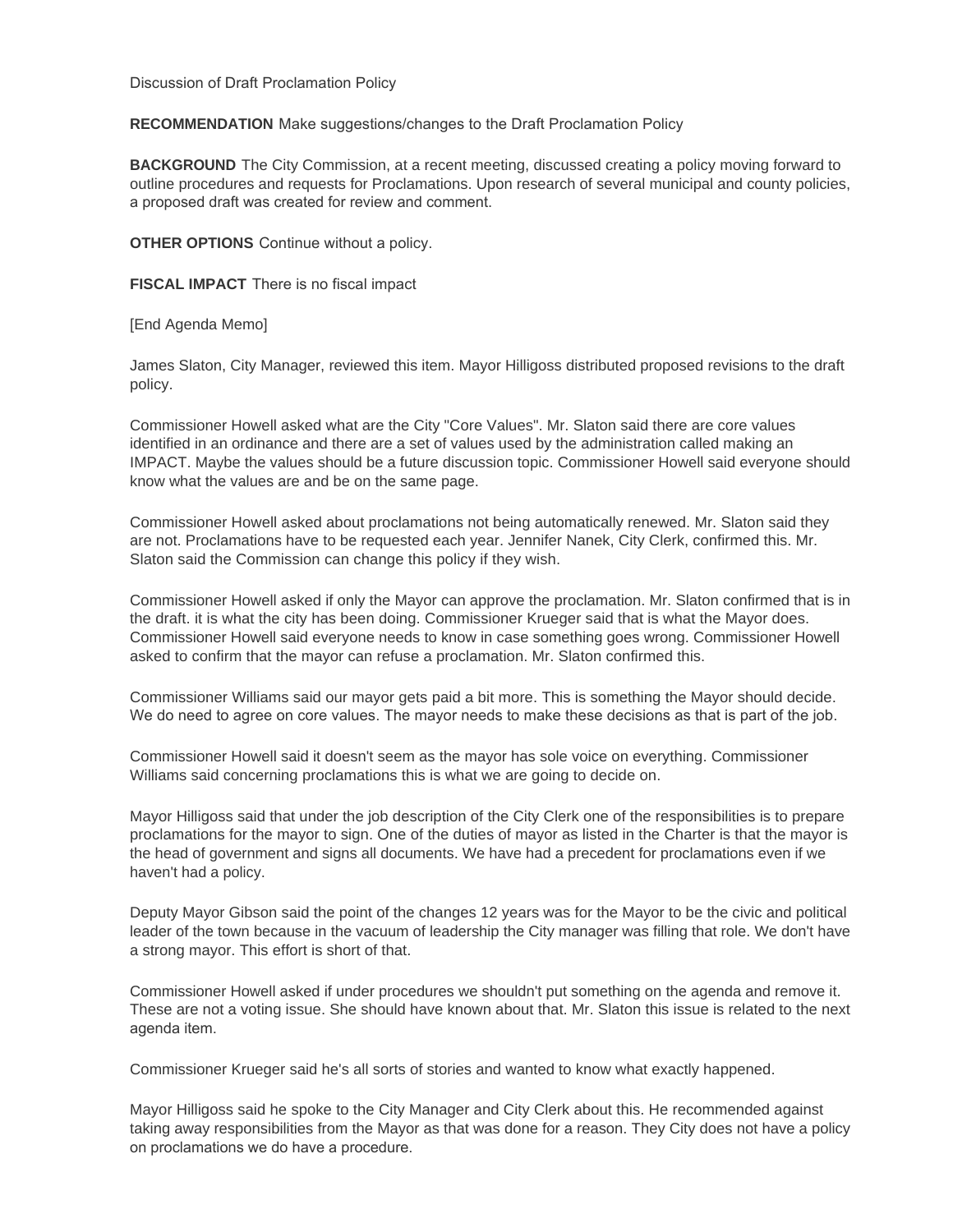## 5. Commission Agenda Authorization

[Begin Agenda Memo]

**SYNOPSIS:** The City Commission will review language in the City's Code of Ordinances pertaining to City Commission agendas and provide staff with direction to amend the Ordinance if desired.

**RECOMMENDATION** It is recommended that the City Commission review and discuss the current language in the ordinance.

**BACKGROUND** The current ordinance language pertaining to City Commission Agendas is provided below. Staff is requesting the City Commission to review this language and provide recommendations to staff to update the language to conform to actual practice.

Staff recommendation is to identify and clarify who is responsible for approving and removing items from the City Commission agendas. The specific recommendation is for the Commission to have sole authority to approve and remove ceremonial items on the City Commission agendas and for the City Manager to have sole authority to approve and remove all action items on the City Commission agendas. Authority of the City Commissions will be established with the adoption of a Resolution.

(b) Agenda deadline. Any person may have an item placed on the agenda by submitting a request to the city clerk no later than 5:00 p.m. on the Wednesday preceding the meeting. Such request shall be in writing, shall fully explain the nature of the item to be included, and shall provide sufficient detail as to inform the city commissioners about the action to be taken on the item, if any. A request received after the deadline shall be held by the city clerk for inclusion on the agenda for the next scheduled meeting. The city manager may, at his discretion, waive the deadline requirement for requests of an emergency nature.

(c) Withdrawal of agenda item. The person requesting placement of an item on the agenda may withdraw the item prior to the meeting by notifying the city clerk.

## **OTHER OPTIONS**

#### **FISCAL IMPACT** None.

[End Agenda Memo]

James Slaton, City Manager, reviewed this item.

Commissioner Howell asked who is responsible for putting ceremonial items on the agenda. This is saying Commission when it was just discussed that it was the Mayor. Mr. Slaton said authority will be established via Resolution. This language allows the Commission to be modified by resolution. We can put in the Ordinance the language the Commission wants. Commissioner Howell said we all need to understand what this means.

6. Second Amended And Restated Implementation Agreement For The Southeast Wellfield

[Begin Agenda Memo]

**SYNOPSIS:** The changes to the Implementation Agreement are to establish anchor partners at the recommendation of the lending partners, WIFIA (EPA) and SRF (FDEP).

**RECOMMENDATION** It is recommended that the Commission take the following action:

1. Approve signing the Polk Regional Water Cooperative (PRWC) Second Amended and Restated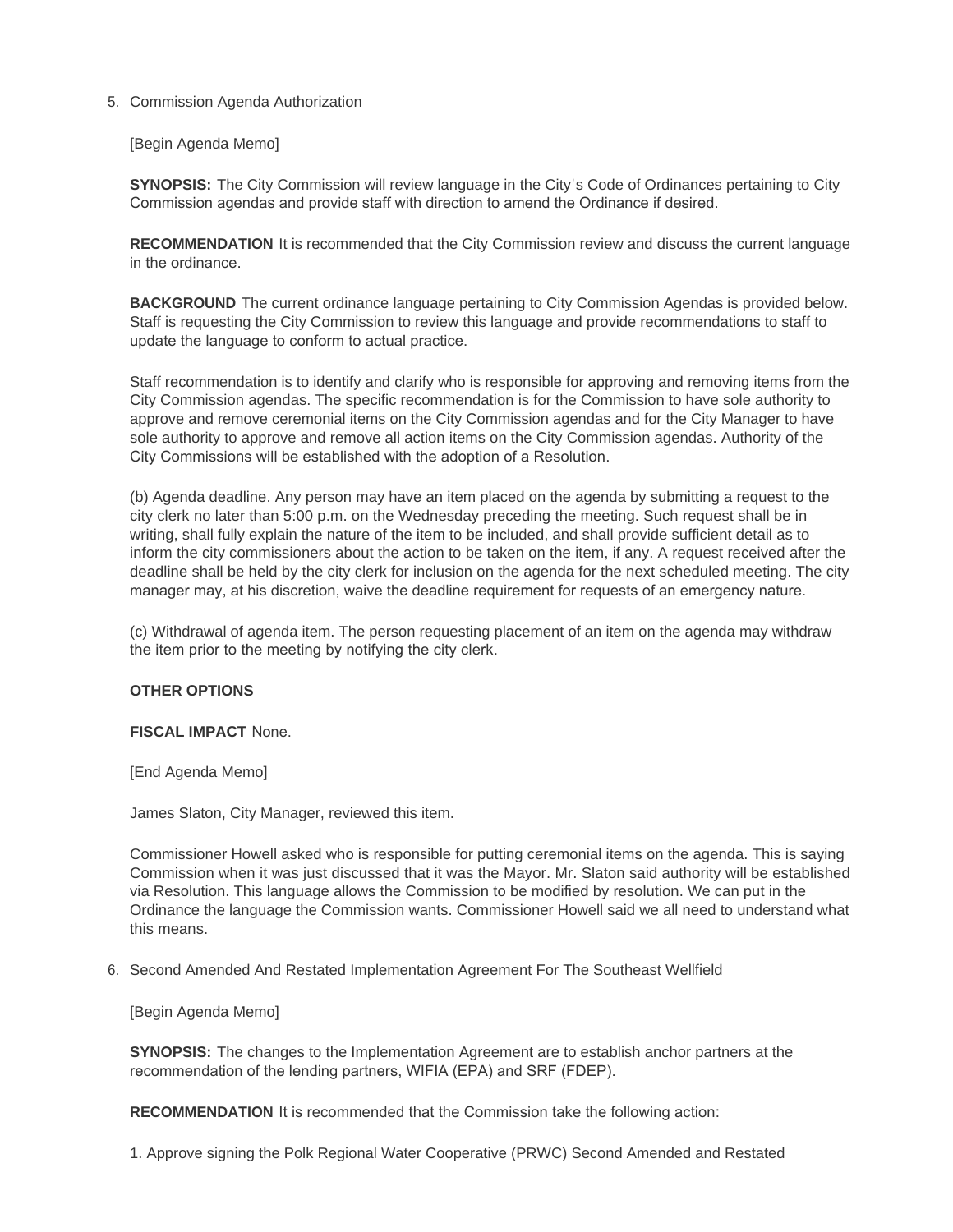Implementation Agreement for the Southeast Wellfield

2. Authorize the Mayor to execute the appropriate documents, on the City's behalf.

**BACKGROUND** It is anticipated there will be a need for additional supply given future expected development and system expansion. Alternatives for future additional supply may potentially include bulk water purchases from the PRWC (Polk Regional Water Cooperative). While the City is a participant of the PRWC who is developing the Southeast Wellfield Project, the status of the City to the Southeast Wellfield project is listed as Project Associate. Signing the implementation agreement as a Project Associate allows the City time to perform some due diligence as to the feasibility of a City funded Alternative Water Source project. The Commission approved for the City to be represented as a project associate at the April 20, 2021 city commission meeting. The agreement is being brought back before the commission because of some minor changes made to the agreement. While there have been changes to the agreement, it does not affect the city's position to continue as a project associate at this time. The changes to the Implementation Agreements are minor and are being made to comply with edits provided to the PRWC by the lending partners, WIFIA (EPA) and SRF (FDEP). The most significant change is the concept of "anchor project participants". For the Southwest Wellfield the anchor project participants are Auburndale, Davenport, Haines City, Winter Haven, and Polk County. As provided for on page 21 of the redlined version attached, there can be no reduction of an anchor project participants water allocation without approval of the lender. This change was made to maintain the overall credit worthiness of the project.

Staff recommends the Commission take the following action, approve the signing of Second Amended and Restated Implementation Agreement and authorize the Mayor to execute the appropriate documents, on the City's behalf.

#### **OTHER OPTIONS** None

**FISCAL IMPACT** Becoming a Project Associate will not obligate the City for any of the debt at this time. If at any time the City changes its position and choses the option to become a Project Partner of the Southeast Wellfield project, it is at that time financial responsibility will be determined

[End Agenda Memo]

Sarah Kirkland, Utilities Director, reviewed this item.

Deputy Mayor Gibson asked if we cared. Ms. Kirkland said no. She said our position is not changed. James Slaton, City Manager, said this change is not from us.

Deputy Mayor Gibson said hopefully we won't have to mess with this but are potentially with them. Ms. Kirkland said our status as project associate is unchanged. Mr. Slaton said we can come back in later but we have time to do our due diligence.

## 7. Purchase Of Excavator

[Begin Agenda Memo]

**SYNOPSIS**: Staff is requesting Commission approval to purchase (1) Caterpillar 303 Mini Hydraulic Excavator under the Florida Sheriffs Contract FA20-EQU18.0.

**RECOMMENDATION** It is recommended that the City Commission take the following action(s): 1. Approve the purchase of (1) Caterpillar 303 Mini Hydraulic Excavator.

**BACKGROUND** City Commission approved \$52,000 in the Streets Capital budget for Heavy Equipment. Staff recommends the purchase of (1) Caterpillar 303 Mini Hydraulic Excavator in the amount of \$53,134.00.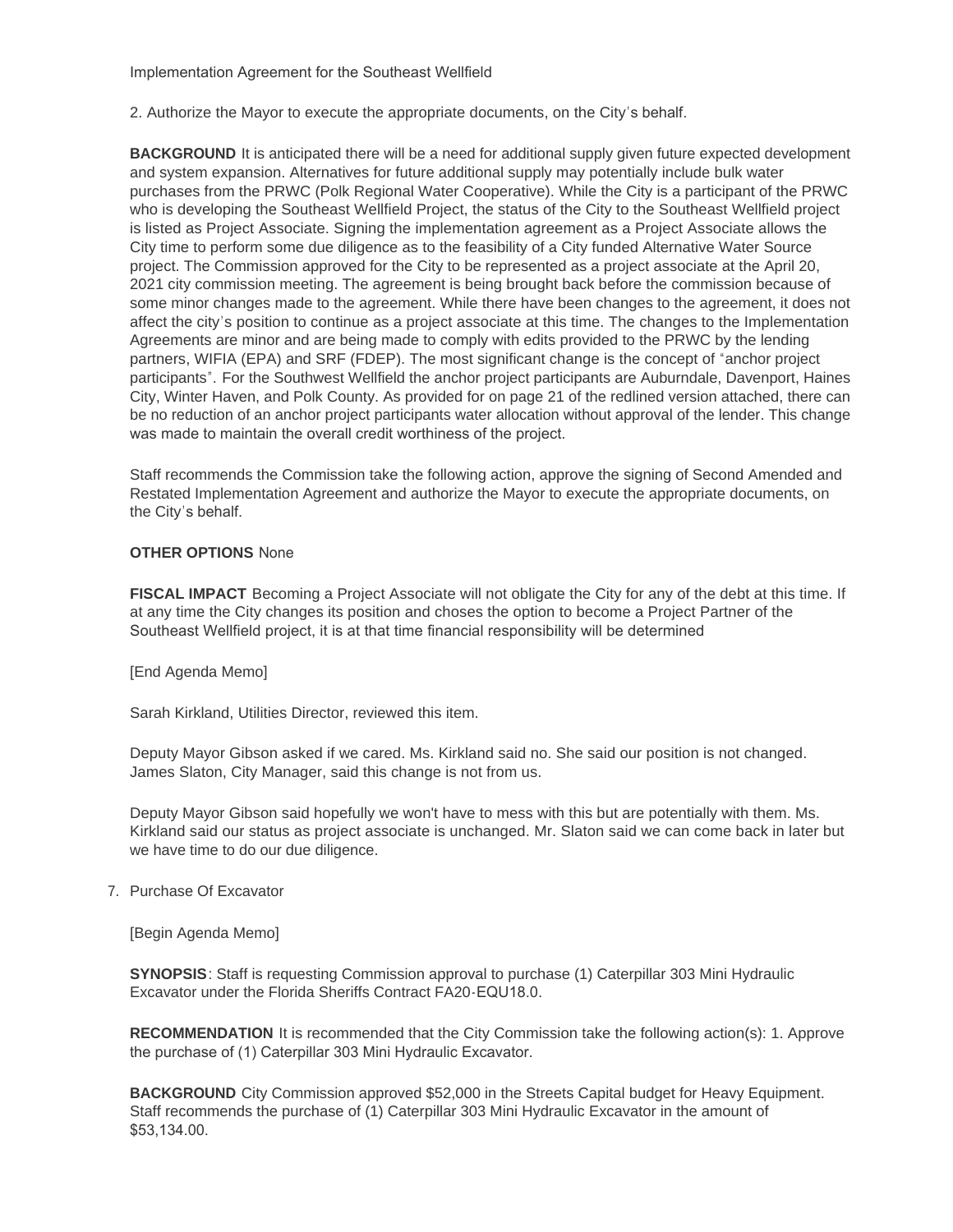**OTHER OPTIONS** Commission may choose to not approve the purchase of the Caterpillar 303 Mini Hydraulic Excavator.

**FISCAL IMPACT** A budgeted amount of \$52,000 is included in the FY 2021/2022 budget. The additional \$1,134.00 will be covered from funds allocated in the Street's Operating Supplies – Equipment.

[End Agenda Memo]

James Slaton, City Manager, reviewed this item.

8. Purchase Of Message Sign

[Begin Agenda Memo]

**SYNOPSIS:** Staff is requesting Commission approval to purchase (1) PCMS-1500 Trailer-Mounted Message Sign under the Florida Sheriffs Contract FA20-EQU18.0.

**RECOMMENDATION** It is recommended that the City Commission take the following action(s): 1. Approve the purchase of (1) PCMS – 1500 Trailer-Mounted Message sign.

**BACKGROUND** City Commission approved \$22,000 in the Streets Capital budget for a new message board. Staff recommends the purchase of (1) PCMS-1500 Trailer-Mounted Message sign in the amount of \$21,230.00. The City's current message sign is continuously at Fleet for maintenance and no longer reliable.

**OTHER OPTIONS** Commission may choose not to approve the purchase of the PCMS-1500 Trailer-Mounted Message Sign

**FISCAL IMPACT** A budgeted amount of \$22,000 is included in the FY 2021/2022 budget.

[End Agenda memo]

James Slaton, City Manager, reviewed this item.

9. ORDINANCE 2022-24 Annexation - 1st Reading And Public Hearing 17.23 Acres Of Land South Of Waverly Road And West Of C F Kinney Road

[Begin Agenda Memo]

**SYNOPSIS**: Ordinance 2022-24 proposes the voluntary annexation of approximately 17.23 acres of land south of Waverly Road and west of C F Kinney Road, and contiguous to the incorporated City limits.

**RECOMMENDATION** Staff recommends approval at first reading, and adoption after second reading of Ordinance 2022-24 following a public hearing. Public Hearing notice requirements have been met. A recommendation from the Planning and Zoning Board is not required for an annexation ordinance.

**BACKGROUND** Ford Groves, LLC petitioned annexation into the corporate city limits of Lake Wales on March 29, 2022. "Attachment A" to the ordinance shows the property's location. It is contiguous to the City Limits along its western boundary.

**OTHER OPTIONS** Decline to annex the property.

**FISCAL IMPACT** The annexation will add to the City's tax roll. The property is valued at \$182,817, which would bring in additional property taxes. Additionally, the approval of the annexation would allow the applicant to assemble a tract of land for potential development.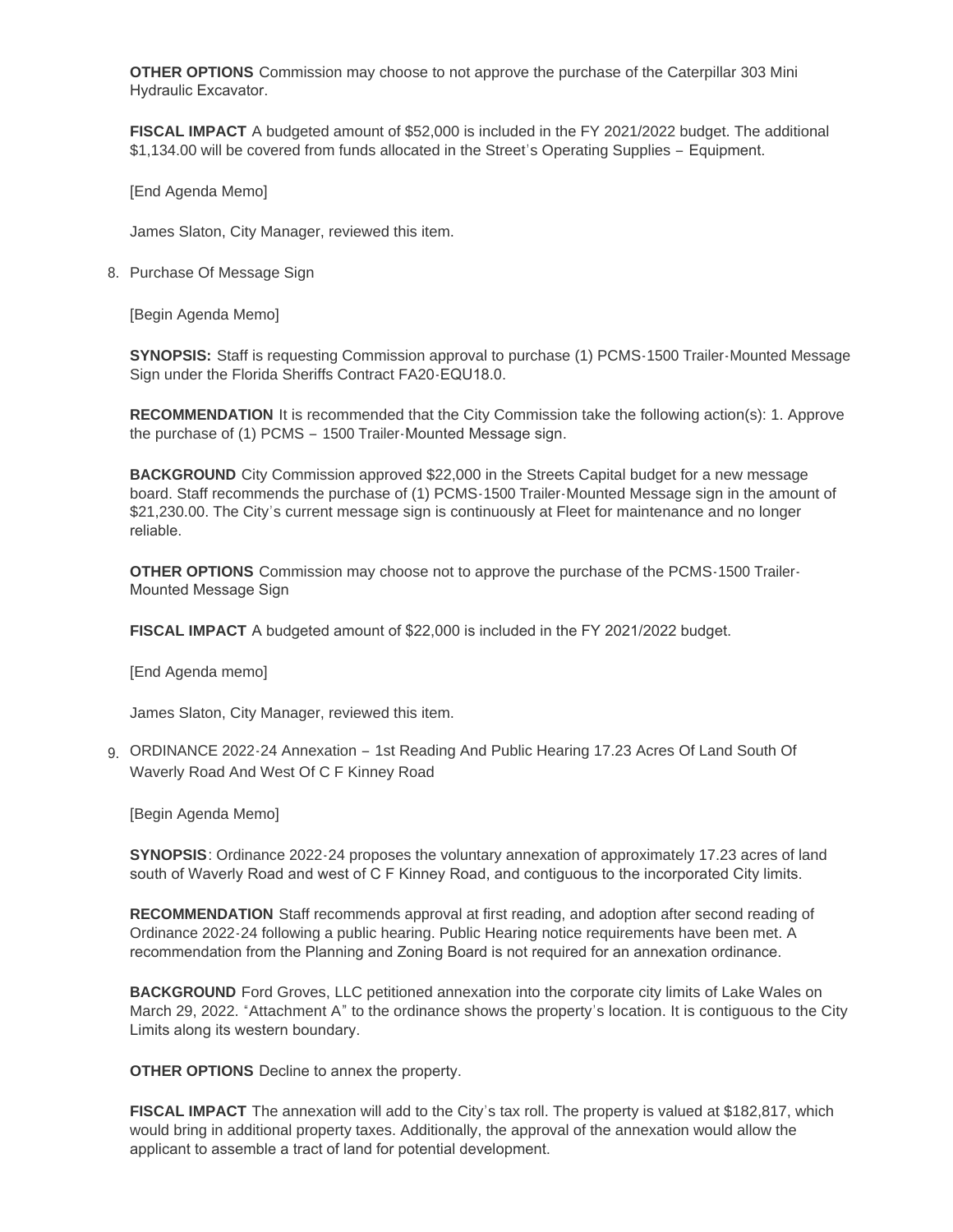[End Agenda Memo]

Mark Bennett, Development Services Director, reviewed this item.

Deputy Mayor Gibson asked how people go in and out. Mr. Bennett said either Waverly Road or CF Kinney Road.

Mayor Hilligoss asked about current zoning. Mr. Bennett said its in the County and probably rural residential. mayor Hilligoss asked about how many homes can go there. Mr. Bennett said thy have no site plan yet. There may be looking for R-1C zoning which allows for 8000 SF lot size. Mayor Hilligoss asked about nearby annexed areas. Deputy Mayor Gibson asked if we are close to the town of Waverly. Mr. Bennett said that we are already there. He showed nearby areas in the City limits.

ORDINANCE 2022-13 Annexation – 1st Reading And Public Hearing 23.66 Acres Of Land South Of 10. Passion Play Road And West Of 11th Street South

[Begin Agenda Memo]

**SYNOPSIS:** Ordinance 2022-13 proposes the voluntary annexation of approximately 23.66 acres of land south of Passion Play Road and west of 11th Street South, and contiguous to the incorporated City limits.

**RECOMMENDATION** Staff recommends approval at first reading, and adoption after second reading of Ordinance 2022-13 following a public hearing. Public Hearing notice requirements have been met. A recommendation from the Planning and Zoning Board is not required for an annexation ordinance.

**BACKGROUND** The McKenna Family petitioned annexation into the corporate city limits of Lake Wales on November 11, 2021. "Attachment A" to the ordinance shows the property's location. It is contiguous to the City Limits along its northern and eastern boundaries.

**OTHER OPTIONS** Decline to annex the property.

**FISCAL IMPACT** The annexation will add to the City's tax roll. The properties are valued at a total of \$194,022, which would bring in additional property taxes. Additionally, the approval of the annexation would allow the applicant to assemble a tract of land for potential development.

[End Agenda Memo]

Mark Bennett, Development Services Director, reviewed this item.

Deputy Mayor Gibson asked how sewer will get to this property. James Slaton, City Manager said that its within a mile so the developer will pay the costs to connect to sewer. Deputy Mayor Gibson confirmed that it will all be on city sewer. Mr. Bennett confirmed this.

ORDINANCE 2022-21 Annexation – 1st Reading And Public Hearing 102.6 Acres Of Land North Of 11. Mountain Lake Cutoff Road And West Of US Highway 27

[Begin Agenda Memo]

#### **SYNOPSIS**:

Ordinance 2022-21 proposes the voluntary annexation of approximately 102.06 acres of land north of Mountain Lake Cutoff Road and west of US Highway 27, and contiguous to the incorporated City limits.

**RECOMMENDATION** Staff recommends approval at first reading, and adoption after second reading of Ordinance 2022-21 following a public hearing. Public Hearing notice requirements have been met. A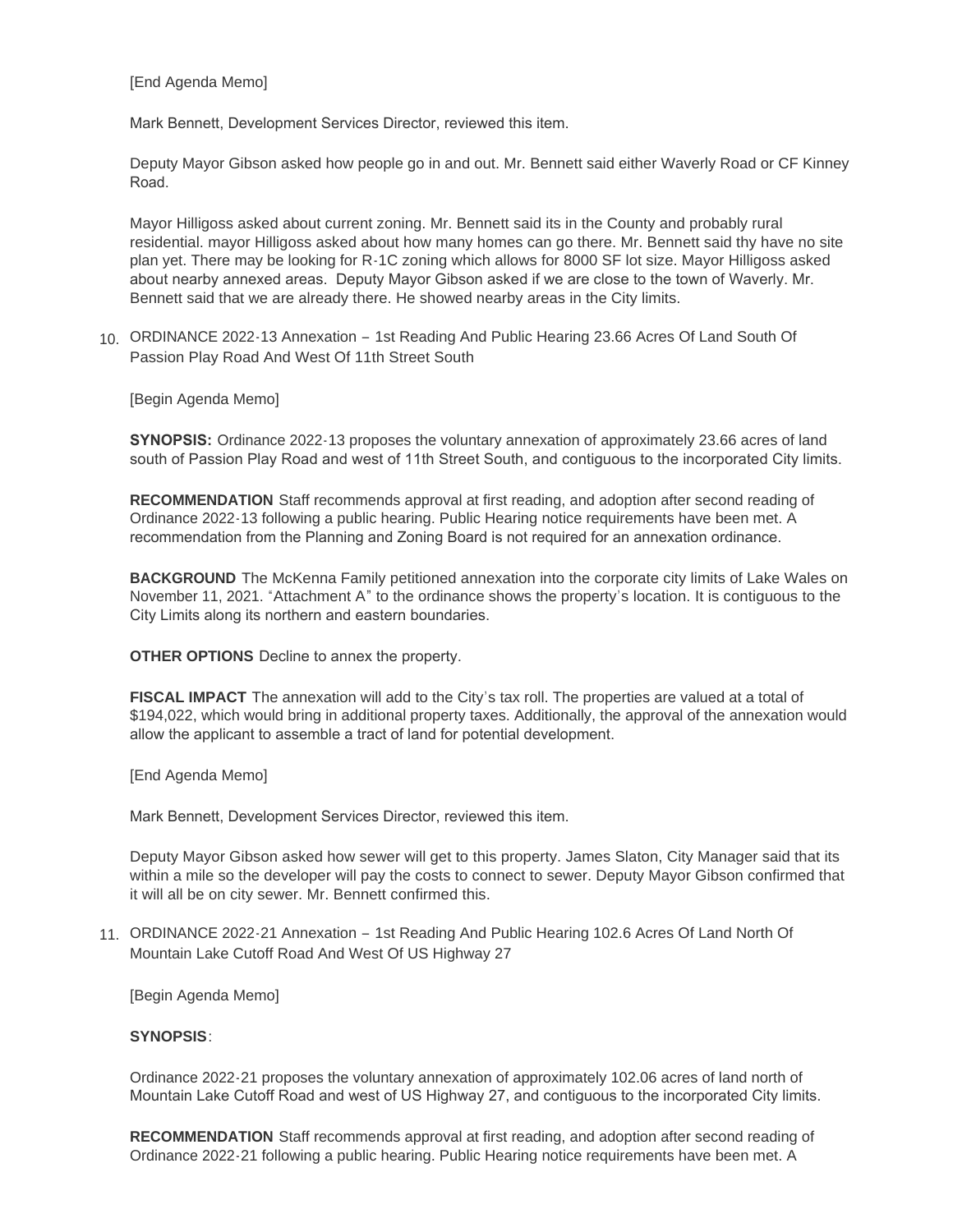recommendation from the Planning and Zoning Board is not required for an annexation ordinance.

**BACKGROUND** Lake Wales II Property Holdings, LLC and Lake Wales III Property Holdings, LLC applied for annexation on April 12, 2022. The previous owners petitioned annexation into the corporate city limits of Lake Wales on June 4, 2021 and June 7, 2021. "Attachment A" to the ordinance shows the property's location. It is contiguous to the City Limits along its northern and western boundaries.

**OTHER OPTIONS** Decline to annex the property.

**FISCAL IMPACT** The annexation will add to the City's tax roll. The properties are valued at a total of \$298,634 which would bring in additional property taxes. Additionally, the approval of the annexation would allow the applicant to assemble a tract of land for potential development.

[End Agenda Memo]

Mark Bennett, Development Services Director, reviewed this item.

Deputy Mayor Gibson asked how this relates to the Winter Haven Corporation Project. Mr. Bennett said this property has the same owner as the Winter Haven corporation project.

Deputy Mayor Gibson asked how our relationship is with the purchasers or owners. Mr. Bennett said its pretty good.

Ordinance D2022-09 - 1st Reading And Public Hearing Future Land Use Amendment For 23.66 Acres Of 12. Land South Of Passion Play Road And West Of 11th Street South

[Begin Agenda Memo]

#### **SYNOPSIS:**

The McKenna Family requests approval of City Commission to amend the Future Land Use Map of the Comprehensive Plan on parcels of land totaling approximately 23.66 acres.

**RECOMMENDATION** Approval at first reading, and adoption at second reading, following a public hearing to re-assign to re-assign the following land use designations, as recommended by the Planning and Zoning Board at a regular meeting on April 26, 2022: Current Land Use: Polk County Residential Suburban (RS) Proposed Land Use: LDR & NAC

**BACKGROUND** The subject property is located west of 11th Street South, south of Passion Play Road, and north of Hunt Brothers Road. This parcel is adjacent to city limits on its eastern and northern boundaries and is located south of the Congregation of Jehovah's Witness.

The owners petitioned annexation into the corporate city limits of Lake Wales on November 11, 2021 and has requested that the annexation, land use amendment, and zoning amendment be presented together.

There are no immediate development plans for this parcel. However, if development is contemplated for this property, the developer or owner would be required to engage in conversations with the City to discuss development processes.

Approximately 10 acres in the northwestern portion of the site, along Passion Play Road, will have a land use designation of LDR (Low-Density Residential). The remaining 13.66 acres of the site along 11th Street South and Hunt Brothers Road will have a land use designation of NAC (Neighborhood Activity Center). Neighborhood commercial uses at the corner of 11th Street South and Hunt Brothers Road provides a transition from the existing residential homes on the west from the industrial lands to the east. It will also provide support commercial uses for the growing residential communities in the surrounding areas north of the site. The portion designated as low-density residential is compatible with the assigned land use and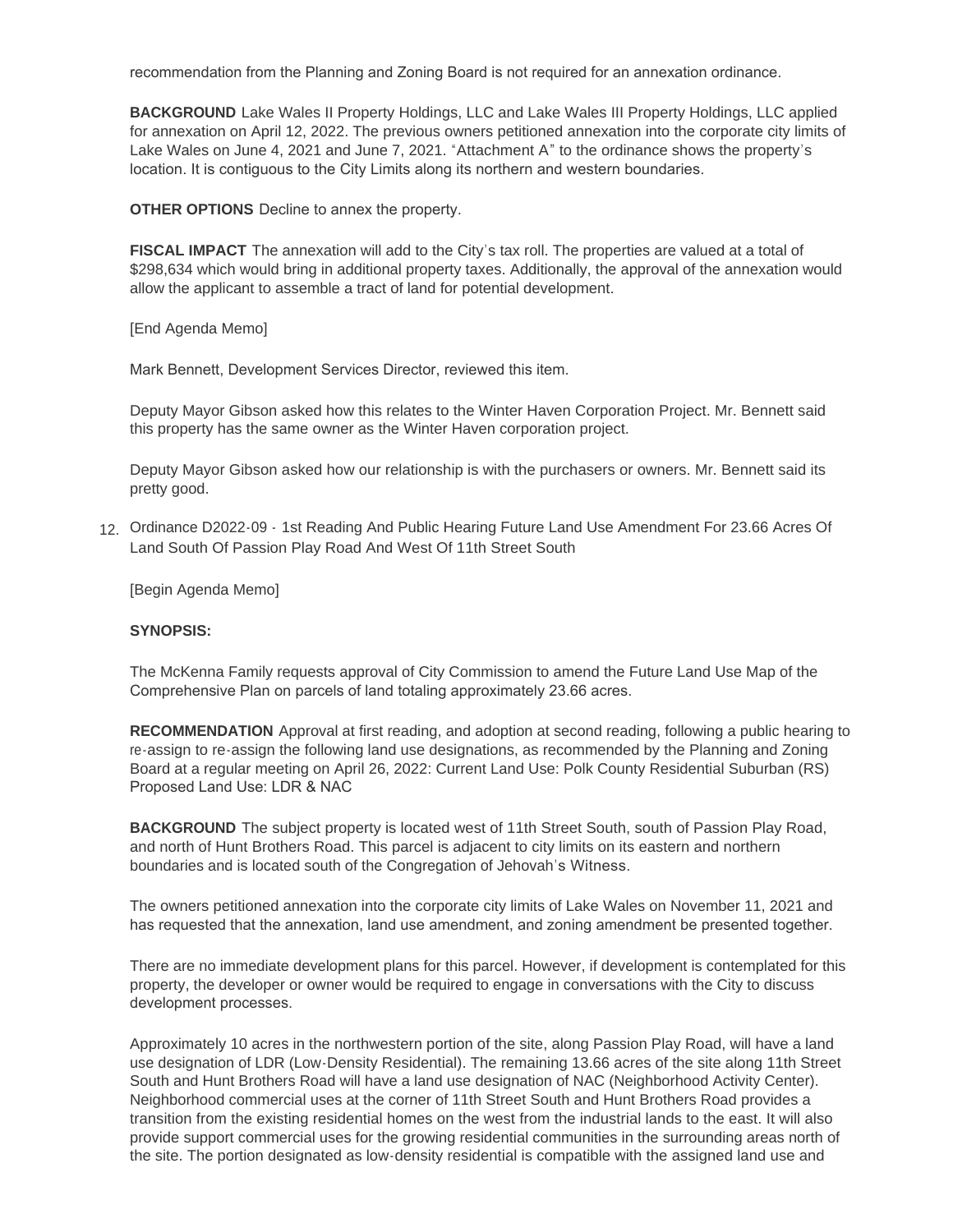zoning north of Passion Play Road.

CODE REFERENCES AND REVIEW CRITERIA

The City Commission assigns future Land Use designations by ordinances upon a recommendation from the Planning & Zoning Board. The adopted ordinance is transmitted to the state's Department of Economic Opportunity (DEO) for review. The DEO reviews the designations as appropriate with reference to the City's Comprehensive Plan.

**FISCAL IMPACT** Re-assignment would enable the redevelopment of this property and the potential increase in property value.

[End Agenda Memo]

Mark Bennett, Development Services Director, reviewed this item.

Deputy Mayor Gibson asked what is in neighborhood commercial. Mr. Bennett read a list from the comp plan. Uses include stores, drug stores, bakery, professional offices or personal services. Deputy Mayor Gibson said those uses would shorten trips and get cars off the highway.

Ordinance D2022-10 1st Reading And Public Hearing - Zoning Map Amendment For 23.66 Acres Of Land 13. South Of Passion Play Road And West Of 11th Street South

[Begin Agenda Memo]

**SYNOPSIS:** The McKenna Family requests approval of City Commission to amend the Zoning Map on parcels of land totaling approximately 23.66 acres.

**RECOMMENDATION** Approval at first reading, and adoption at second reading, following a public hearing to re-assign to re-assign the following zoning designation, as recommended by the Planning and Zoning Board at a regular meeting on April 26, 2022:

Current Zoning: Polk County Residential Suburban (RS) Proposed Zoning: R-1A & C-4

**BACKGROUND** The subject property is located west of 11th Street South, south of Passion Play Road, and north of Hunt Brothers Road. This parcel is adjacent to city limits on its eastern and northern boundaries and is located south of the Congregation of Jehovah's Witness. The owners petitioned annexation into the corporate city limits of Lake Wales on November 11, 2021 and has requested that the annexation, land use amendment, and zoning amendment be presented together. There are no immediate development plans for this parcel. However, if development is contemplated for this property, the developer or owner would be required to engage in conversations with the City to discuss development processes.

Approximately 10 acres of land on the northwestern portion of the site, along Passion Play Road, will have a zoning designation R-1A, allowing the least intensive residential zoning district. The remaining 13.66 acres of the site, along 11th Street South and Hunt Brothers Road, will have a zoning designation of C-4. The portion zoned for residential is compatible with the existing homes along Hunt Brothers Road and the lands zoned residential to the north. Neighborhood commercial uses at the corner of 11th Street South and Hunt Brothers Road provides a transition from the existing residential homes on the west from the industrial lands to the east. It will also provide support commercial uses for the growing residential communities in the surrounding areas north of the site.

CODE REFERENCES AND REVIEW CRITERIA The City Commission assigns Zoning designations by ordinances upon a recommendation from the Planning & Zoning Board.

**FISCAL IMPACT** Re-assignment would enable the redevelopment of this property and the potential increase in property value.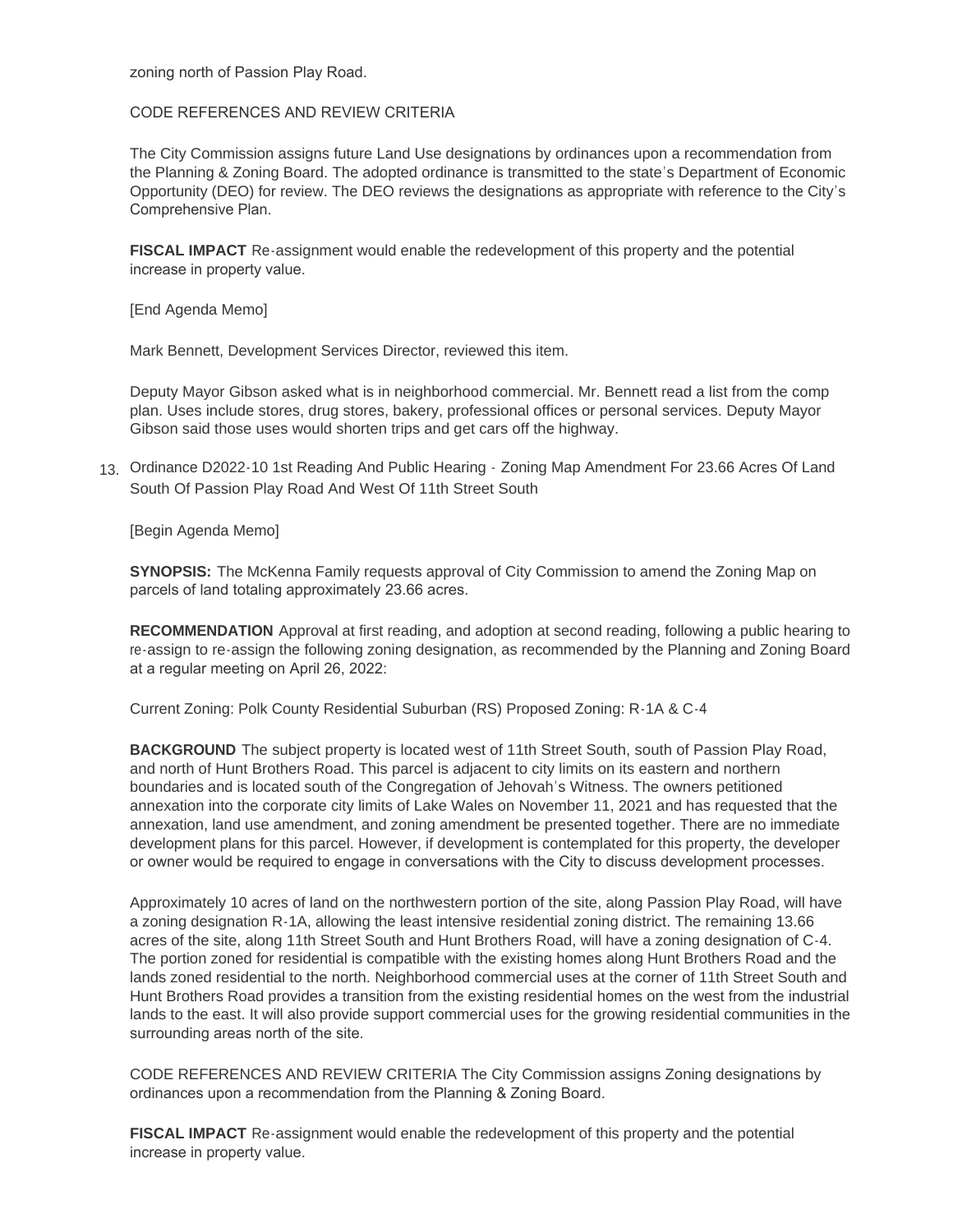[End Agenda Memo]

Mark Bennett, Development Services Director, reviewed this item.

Deputy Mayor Gibson expressed concern that we aren't building a donut. We need to make the center attractive for infill. We need construction that benefits our community.

ORDINANCE D2022-12 2nd Reading And Public Hearing Zoning Map Amendment For 10.02 Acres Of Land 14. North Of Linda Street And East Of Tangelo Street

[Begin Agenda Memo]

**SYNOPSIS:** Shelton T. Rice, authorized agent for owner, requests approval of City Commission to amend the Zoning Map on approximately 10.02 acres of land.

**RECOMMENDATION** Adoption at second reading, following a public hearing to reassign the following zoning designation, as recommended by the Planning and Zoning Board at a regular meeting on April 26, 2022: Current Zoning: Polk County Residential Suburban (RS) Proposed Zoning: R-1A The first reading to reassign zoning by City Commission was approved at a regular meeting on June 7, 2022.

**BACKGROUND** The subject property is located north of Linda Street and east of Tangelo Street. This parcel is adjacent to city limits on its western boundary and is located approximately one mile south of the Walmart.

The owners petitioned annexation into the corporate city limits of Lake Wales on March 19, 2022 and have requested that the annexation, land use amendment, and zoning amendment be presented together. The Planning and Zoning Board recommended approval to city commission to reassign the land use and zoning designations at a regular meeting on April 26, 2022. The request to reassign land use was approved at first reading by City Commission at a regular meeting on May 17, 2022 and approved at second reading on June 7, 2022. The first reading to reassign zoning was approved at a regular meeting on June 7, 2022.

There are no immediate development plans for this parcel.

However, if development is contemplated for this property, the developer or owner would be required to engage in conversations with the City to discuss development processes.

A Zoning designation of R-1A is appropriate with existing R-1A zoning to the west and compatible with the existing county development to the south.

CODE REFERENCES AND REVIEW CRITERIA The City Commission assigns future Land Use and Zoning designations by ordinances upon a recommendation from the Planning & Zoning Board.

**FISCAL IMPACT** Re-assignment would enable the development of this property and the potential increase in property value.

[End Agenda Memo]

Mark Bennett, Development Services Director, reviewed this item.

Deputy Mayor Gibson asked who represents this project. Mr. Bennett said Shelton Rice. Deputy Mayor Gibson said he is someone we can work with. Mr. Bennett confirmed this and said he represents several projects we are working on. This was discussed.

15. Resolution 2022-22 - Support For Expansion Of The Central Polk Parkway East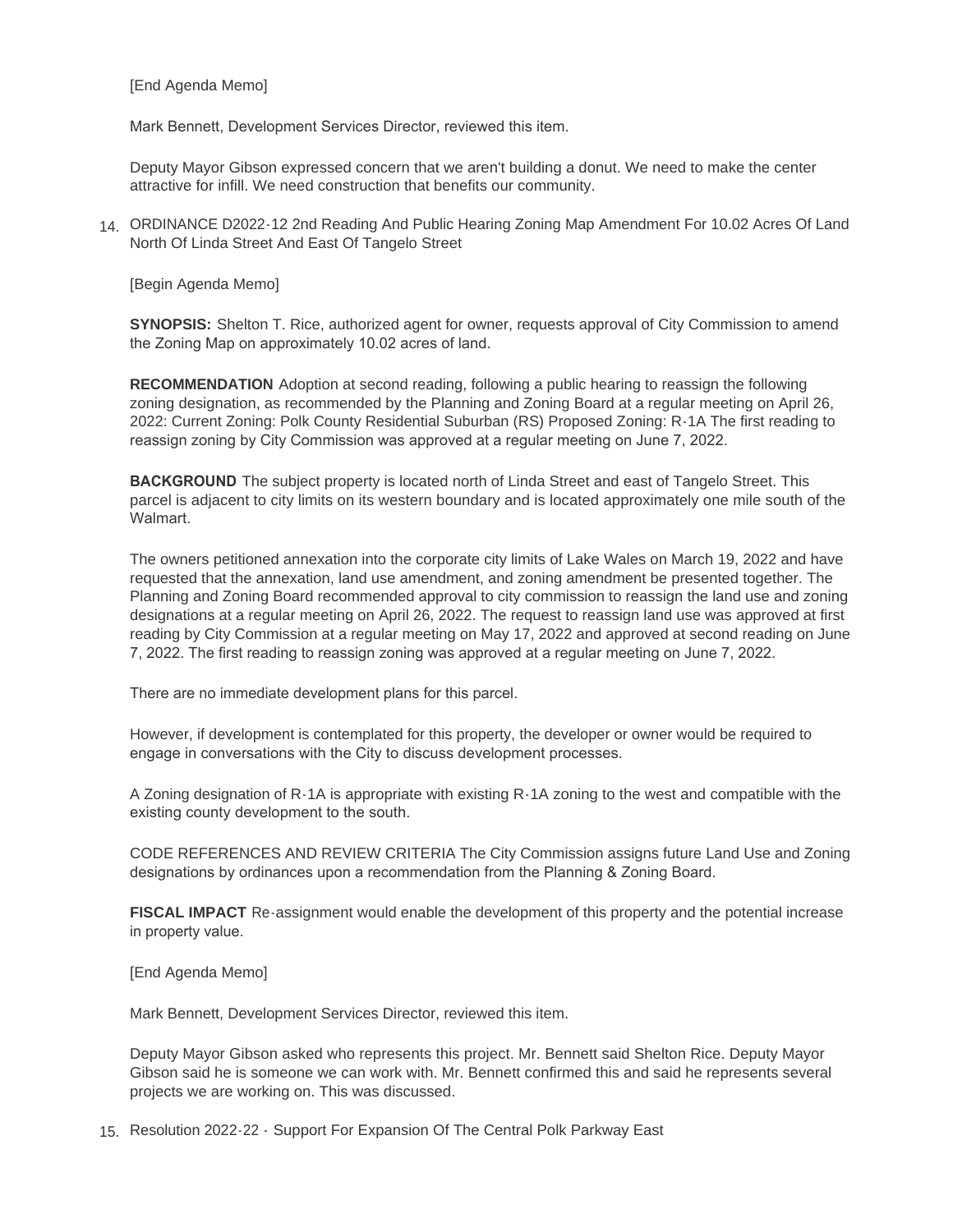[Begin Agenda Memo]

**SYNOPSIS** Adopt a Resolution of Support for Expansion of the Central Polk Parkway East

**RECOMMENDATION** – Approve Resolution 2022-22 in support of the expansion of the Central Polk Parkway East

**BACKGROUND** - The US 27 Advocacy Group met last month and encouraged each municipality to adopt a Resolution in support of the expansion of the Central Polk Parkway East as it will impact and improve traffic flow in the eastern portion of Polk County. The City of Davenport has already adopted a similar resolution. Once approved, a copy will be provided to the Florida Department of Transportation to demonstrate a united front from the eastern cities in Polk County.

**OTHER OPTIONS** - Approve or deny the Resolution 2022-22.

**FISCAL IMPACT** - There is no Fiscal Impact.

[End Agenda Memo]

James Slaton, City Manager, reviewed this item.

16. Special Event Permit The Vibe Food Truck Rally

[Begin Agenda memo]

#### **SYNOPSIS:**

*A special event permit application from the Lincoln Community Development Corporation to sponsor a Food Truck Rally on July 16th from 5:00 p.m. – 8:00 p.m. 2022. This event will require the closing of Lincoln Avenue from B Street to D Street from 8:00 a.m. to 9:30 p.m.*

#### **RECOMMENDATION**

Staff recommends approval of the Special Event permit for the Vibe Food Truck Rally on the 16<sup>th</sup> of July, and the closure of Lincoln Avenue from B Street to D Street from 8:00 a.m. to 9:30 p.m.

#### **BACKGROUND**

The Lincoln Community Development Corporation has submitted a special event permit application to sponsor a food truck event on July 16<sup>th</sup> on Lincoln Avenue from 5:00 p.m. to 8:00p.m. This event will require the closing of Lincoln Avenue from B Street to D Street and C Street at Lincoln Ave. from 8:00 a.m. to 9:30 p.m.

The event will include a DJ.

#### **OTHER OPTIONS**

Do not approve the permit.

#### **FISCAL IMPACT**

This is a budgeted event for the 2021-2022 Fiscal year.